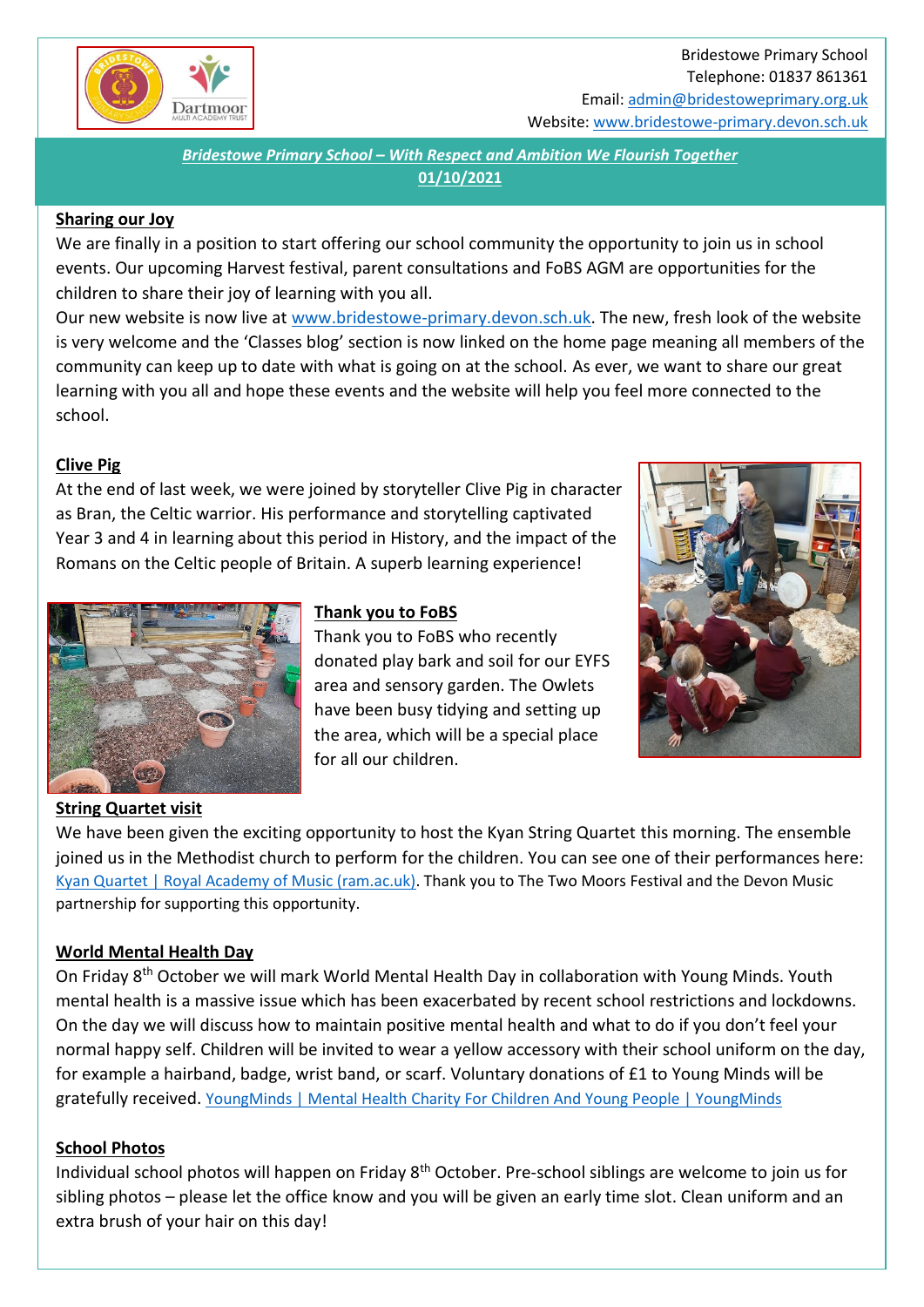## **Harvest Festival**

We are delighted to be able to welcome all parents, carers and members of the community to our Harvest Festival at St Bridget's church on Friday 15th October, 2.30pm. Children are asked to bring an item of fruit or a vegetable to offer as a way of connecting to the spirit of giving.

Parents and carers will be invited to make a donation to the Send a Cow charity. [Send a Cow | Home](https://sendacow.org/)

## **Open the Book Assemblies**

The Methodist Church has offered us the opportunity to explore stories from the Bible through drama and storytelling of Open the Book. The assemblies will include stories around Harvest, Christmas and the morality behind them. These will feel a little more special as they will take place in the Methodist Church itself. Dates are below.

## **Parent Consultations**

We are pleased to offer you the opportunity to meet with your class teacher to discuss the return to school.

Please use the forms attached to request dates and time slots.

Please select all the times/dates you are able to do.

Your time will be confirmed no later than Monday 11th October.

Owlets – Miss Bryant – Monday 18th October 1.30pm – 5.30pm or Tuesday 19th October 1.30pm – 3pm [https://forms.office.com/Pages/ResponsePage.aspx?id=kG0HO7J4vUqeBcIPJiicRozbU84L-](https://forms.office.com/Pages/ResponsePage.aspx?id=kG0HO7J4vUqeBcIPJiicRozbU84L-MhNsIeCTqPb67JUNDZNN00yTTNNV0VaSERSVkVRMzZZSUpWMi4u)[MhNsIeCTqPb67JUNDZNN00yTTNNV0VaSERSVkVRMzZZSUpWMi4u](https://forms.office.com/Pages/ResponsePage.aspx?id=kG0HO7J4vUqeBcIPJiicRozbU84L-MhNsIeCTqPb67JUNDZNN00yTTNNV0VaSERSVkVRMzZZSUpWMi4u)

Tawny Owls – Mrs Amy Lammas – Tuesday 19th October or Thursday 21st October 1.30pm – 5.30pm - [https://forms.office.com/Pages/ResponsePage.aspx?id=kG0HO7J4vUqeBcIPJiicRozbU84L-](https://forms.office.com/Pages/ResponsePage.aspx?id=kG0HO7J4vUqeBcIPJiicRozbU84L-MhNsIeCTqPb67JUQlo5VEhaMlFGWVRXUzBUNjVGR0Y4RzA2TS4u)[MhNsIeCTqPb67JUQlo5VEhaMlFGWVRXUzBUNjVGR0Y4RzA2TS4u](https://forms.office.com/Pages/ResponsePage.aspx?id=kG0HO7J4vUqeBcIPJiicRozbU84L-MhNsIeCTqPb67JUQlo5VEhaMlFGWVRXUzBUNjVGR0Y4RzA2TS4u)

Snowy Owls – Mrs Emma Harris - Tuesday 19th October or Thursday 21st October 1.30pm – 5.30pm - [https://forms.office.com/Pages/ResponsePage.aspx?id=kG0HO7J4vUqeBcIPJiicRozbU84L-](https://forms.office.com/Pages/ResponsePage.aspx?id=kG0HO7J4vUqeBcIPJiicRozbU84L-MhNsIeCTqPb67JUN0dGOFFSMk9ETFMyWTQ5WlZUTzhYWTNNSi4u)[MhNsIeCTqPb67JUN0dGOFFSMk9ETFMyWTQ5WlZUTzhYWTNNSi4u](https://forms.office.com/Pages/ResponsePage.aspx?id=kG0HO7J4vUqeBcIPJiicRozbU84L-MhNsIeCTqPb67JUN0dGOFFSMk9ETFMyWTQ5WlZUTzhYWTNNSi4u)

Barn Owls – Mrs Sarah Reid – Wednesday 20th or Thursday 21st October 1.30pm – 5.30pm - [https://forms.office.com/Pages/ResponsePage.aspx?id=kG0HO7J4vUqeBcIPJiicRozbU84L-](https://forms.office.com/Pages/ResponsePage.aspx?id=kG0HO7J4vUqeBcIPJiicRozbU84L-MhNsIeCTqPb67JUOUJESVhZTzVMTDA1RlpSUDNCUE5OSDNKQi4u)[MhNsIeCTqPb67JUOUJESVhZTzVMTDA1RlpSUDNCUE5OSDNKQi4u](https://forms.office.com/Pages/ResponsePage.aspx?id=kG0HO7J4vUqeBcIPJiicRozbU84L-MhNsIeCTqPb67JUOUJESVhZTzVMTDA1RlpSUDNCUE5OSDNKQi4u)

## **Forest School**

Forest School with Dartmoor Ranger Rob will resume this term for all children. This fantastic opportunity to explore our ever-developing forest school area is loved by all.

We are always looking for support with maintaining the forest school. If you have any time to offer for cutting back brambles/nettles from the paths, or tidying up fallen branches etc., please speak to Mr Hill about your availability.

## **Remembrance**

On the 11<sup>th</sup> November we will mark remembrance at the War Memorial in the Churchyard. All parents/carers are welcome to join us. The children will perform poetry and readings.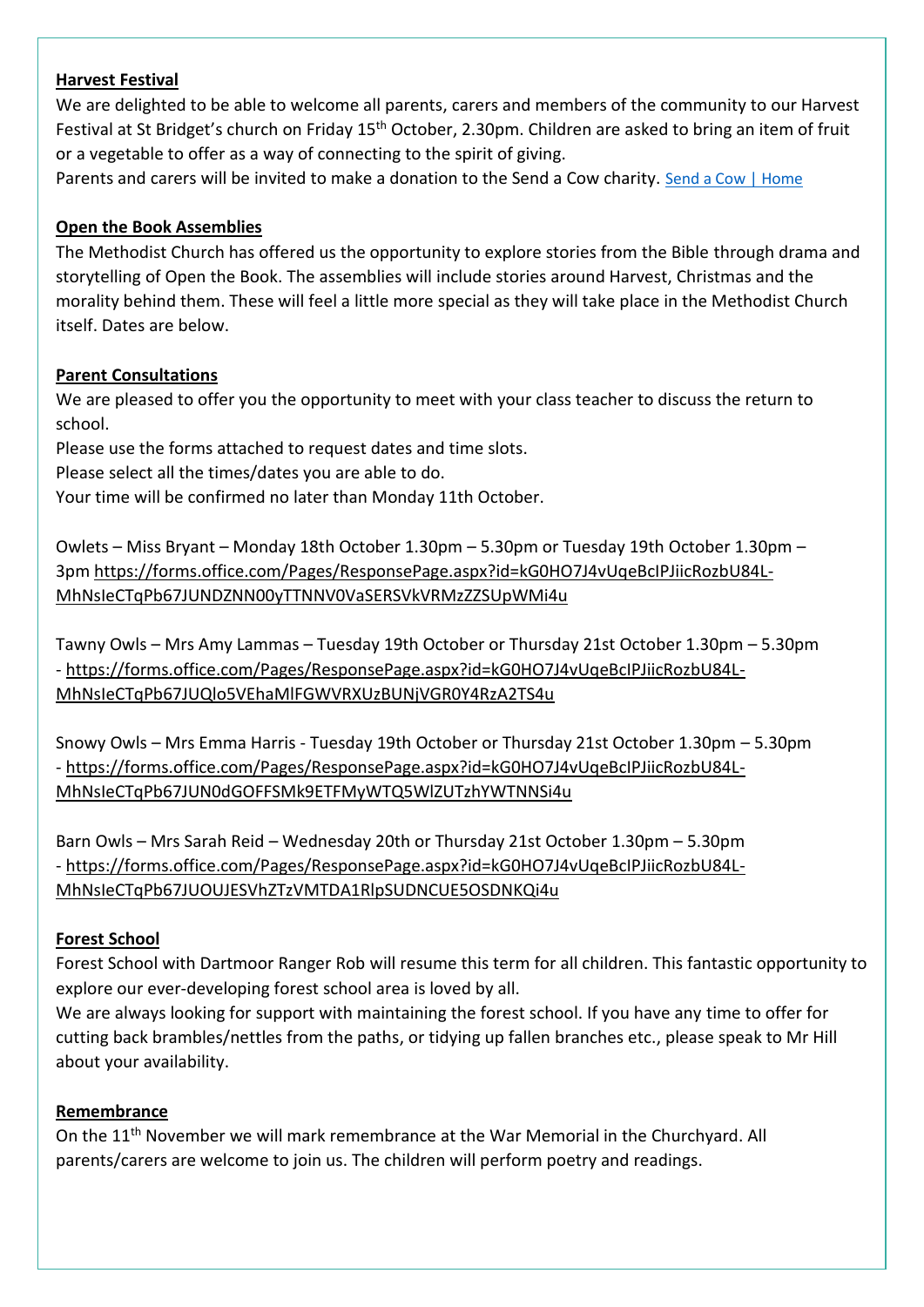## **Theatre Trip**

Key Stage Two children (Years 3-6) from The Moorland Hub of schools (Bridestowe, Lydford, Boasley Cross, Northlew, Exbourne and Highampton) will be visiting the Exeter Northcott on the 15<sup>th</sup> of December to watch A Christmas Carol theatre performance. This will be a fantastic opportunity to meet other children from the area of the same age as well as experience live theatre.

The trip will be dependent upon parental donations to help cover the costs – more details to come.

## **Dates**

## **October**

1st - String Quartet visit 8 th – Individual school photos 8 th – World Mental Health Day 13th – Forest School 15th – Harvest Festival 2.30pm at St. Bridget's church  $18<sup>th</sup>$  and  $19<sup>th</sup>$  – Owlets parent consultations  $19<sup>th</sup>$  and  $21<sup>st</sup>$  – Tawny Owls/Snowy Owls parent consultations  $20<sup>th</sup>$  and  $21<sup>st</sup>$  – Barn Owls parent consultations 20th – Forest School  $22<sup>nd</sup>$  – Open the Book assembly WB  $25<sup>th</sup>$  – Half term

### **November**

1st – Pupils return 2<sup>nd</sup> – Vision screening (NHS) EYFS and Year 1 3 rd – Forest School 5<sup>th</sup> – Open the Book assembly  $11<sup>th</sup>$  – Remembrance service in Churchyard – 11am 17th – Forest School  $26<sup>th</sup>$  – Open the Book assembly

#### **December**

1 st – Forest School 3<sup>rd</sup> – Open the Book assembly 14<sup>th</sup> – Carol Service – St Bridget's church 15th – A Christmas Carol at Exeter Northcott – KS2 TBC – Christmas play WB 20th – Christmas Break **January 2022** 5<sup>th</sup> – Pupils return

Mr A. Hill – Principal *[ahill@dmatschools.org.uk](mailto:head@bridestowe-primary.devon.sch.uk)* 01837 861361





# Whole School Attendance

97.3%